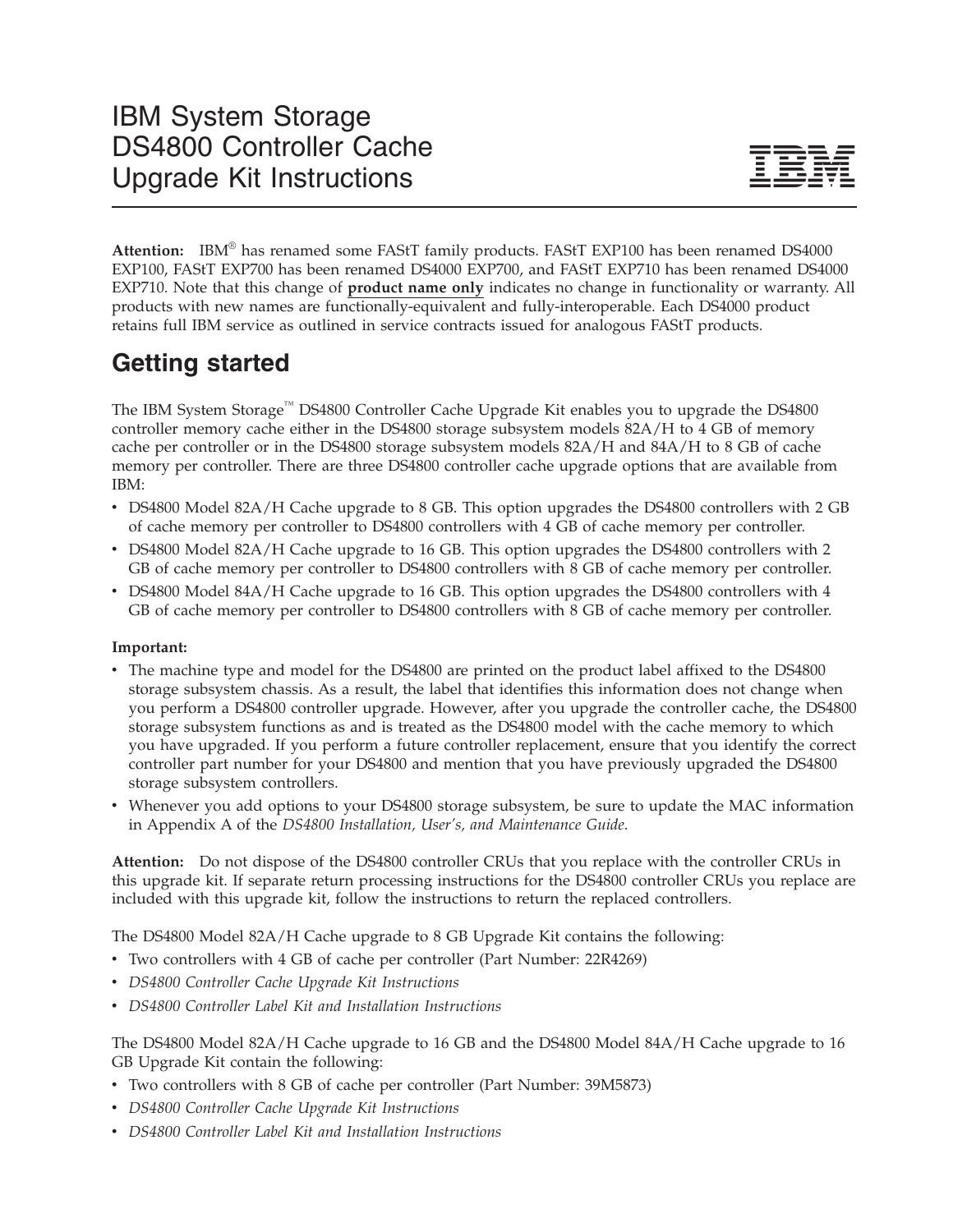#### <span id="page-1-0"></span>**Upgrade preparations requirements**

Before you upgrade the controller cache in your existing DS4800 storage subsystems, perform the following steps:

- 1. Save the DS4800 storage subsystem profile. Store the profile in a different location than the disks that are attached to the DS4800 storage subsystem to be upgraded. Also, save the configuration of the setup, including the topology and logical drives to logical unit number (LUN) mapping. Refer to the online help in the Subsystem Management window for instructions on how to save the subsystem profile and configuration information.
- 2. Perform a full system backup.
- 3. Upgrade the DS4000 drive expansion enclosure ESM firmware version of the existing DS4000 drive expansion enclosures to the latest levels that are posted on the DS4000 System Storage Disk Support Web site:

[www.ibm.com/servers/storage/support/disk/](http://www.ibm.com/servers/storage/support/disk/)

You must perform the drive expansion enclosure ESM firmware version upgrade before you upgrade the controller firmware in the following step.

- 4. Upgrade the DS4000 Storage Manager client host software to DS4000 Storage Manager version 9.15 or later and the DS4800 storage subsystem controller firmware to version 06.15.xx.xx or higher.
- 5. Verify that both of the DS4800 storage subsystem power supply fan units are plugged in, powered on, and in optimal state. Use the DS4000 Storage Manager client host software to verify that the DS4800 storage subsystem is in optimal state. (This step is not required for cold upgrades.)
- 6. If the DS4800 host ports are connected to a FC switch, use the switch monitor tool to make sure that the DS4800 host ports and the server FC host bus adapter (HBA) ports are operating optimally. No unexpected port log-out and log-in events should be reported. If there are any, make sure that the cause or causes of these events are corrected before starting the DS4800 controller cache upgrade. (This step is not required for cold upgrades.)
- 7. Verify that the premium feature keys are available. Also, locate all premium feature and entitlement proofs of purchase and ensure that they can be accessed when needed.
- 8. Have the *DS4800 Installation, User's, and Maintenance Guide* available for reference. This upgrade procedure may refer to specific sections in the *DS4800 Installation, User's, and Maintenance Guide*. A hard copy of this guide was included in the original DS4800 shipment. The guide is also available in PDF format on the DS4000 System Storage Disk Support Web site:

[www.ibm.com/servers/storage/support/disk/](http://www.ibm.com/servers/storage/support/disk/)

9. If you use out-of-band (direct) management and assign IP addresses to the DS4800 controllers using Dynamic Host Configuration Protocol (DHCP) based on the DS4800 controller MAC addresses, you must upgrade your DHCP server with the new MAC addresses for the replacement DS4800 controllers in the upgrade kit.

Two upgrade methods are possible when you perform the DS4800 controller cache upgrade:

- v "Hot-case upgrade [procedure"](#page-2-0) on page 3 The DS4800 storage subsystem remains powered on and receives I/Os during the controller cache upgrade. Because the DS4800 storage server controllers will be swapped during the upgrade, you should schedule the upgrade during a non-peak I/O (low-usage) period. Use the DS4800 Storage Manager performance monitor function to determine the non-peak I/O load time if required.
- "Cold-case upgrade [procedure"](#page-6-0) on page  $7-$  The DS4800 storage subsystem is powered down when controllers are upgraded.

**Note:** The cold-case controller upgrade procedure is recommended if your production environment allows the scheduling of downtime for maintenance purposes.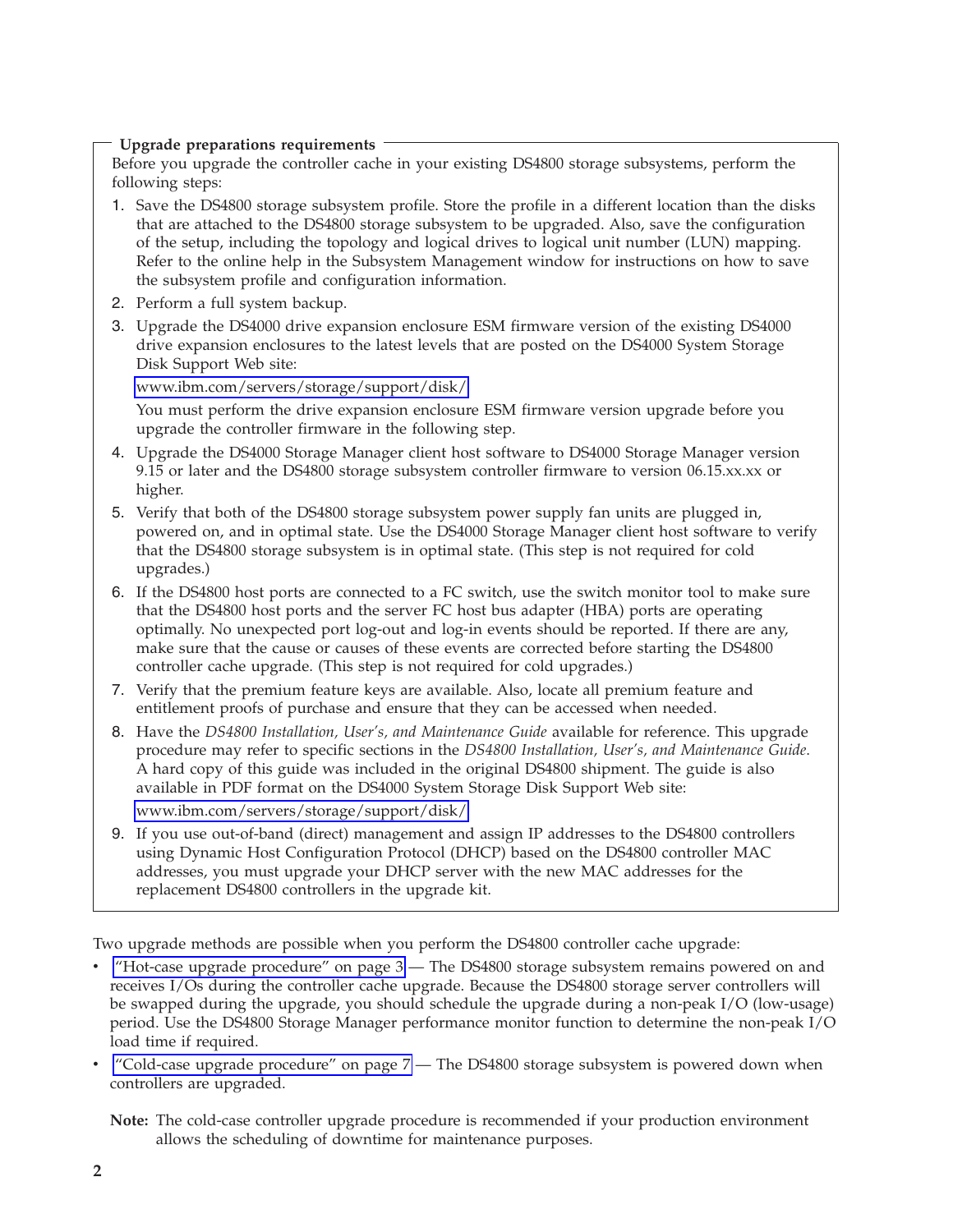## <span id="page-2-0"></span>**Hot-case upgrade procedure**

To perform a hot-case upgrade, do the following steps.

- 1. Perform all of the prerequisite tasks. See "Upgrade preparations requirements" on page [2.](#page-1-0)
- 2. Make sure that both power supply-fan CRUs are plugged-in, powered on, and optimal. Verify the status of the power supply-fan CRUs status using the LEDs on the CRUs and the DS4800 Subsystem Management window in the DS4000 Storage Manager client program. Make sure that there are not any Needs Attention LEDs lit and the status of the DS4800 storage subsystem is displayed as Optimal in the DS4800 Subsystem Management window.

*Important* Do not proceed with the upgrade procedure if both power supply-fan CRUs are not optimal. Consider using the cold-case upgrade procedure if this is the case.

3. Upgrade the DS4800 storage subsystem controller firmware and NVSRAM with the latest version from the DS4000 System Storage Support Web site:

[www.ibm.com/servers/storage/support/disk/](http://www.ibm.com/servers/storage/support/disk/)

Check the readme file for any prerequisites that need to be performed—such as whether a certain version of ESM firmware or hard drive firmware is required—before applying the firmware and NVSRAM upgrade.

- 4. In the DS4800 Subsystem Management window, place controller B to Offline state. Wait a few minutes and verify the Needs Attention and the Service Action Allowed LEDs on the controller B CRU are lit. If the Service Action Allowed LED is not lit, it means that there is another component failure in the DS4800 storage subsystem and removing the controller B CRU from the DS4800 chassis might cause the DS4800 to be powered down. Use the Recovery Guru menu icon in the DS4800 Subsystem Management window to correct any errors or faults before proceeding to the next step. Call IBM Support if needed.
- 5. Put on antistatic protection.
- 6. Disconnect all attached interface cables from controller B (bottom controller), including the SFP modules. Ensure that you label all cables so that you can reconnect them correctly to the new controller. Figure 1 shows the location of the connectors on the back of a controller.



*Figure 1. Controller connections*

7. Use the following procedure to remove the SFPs: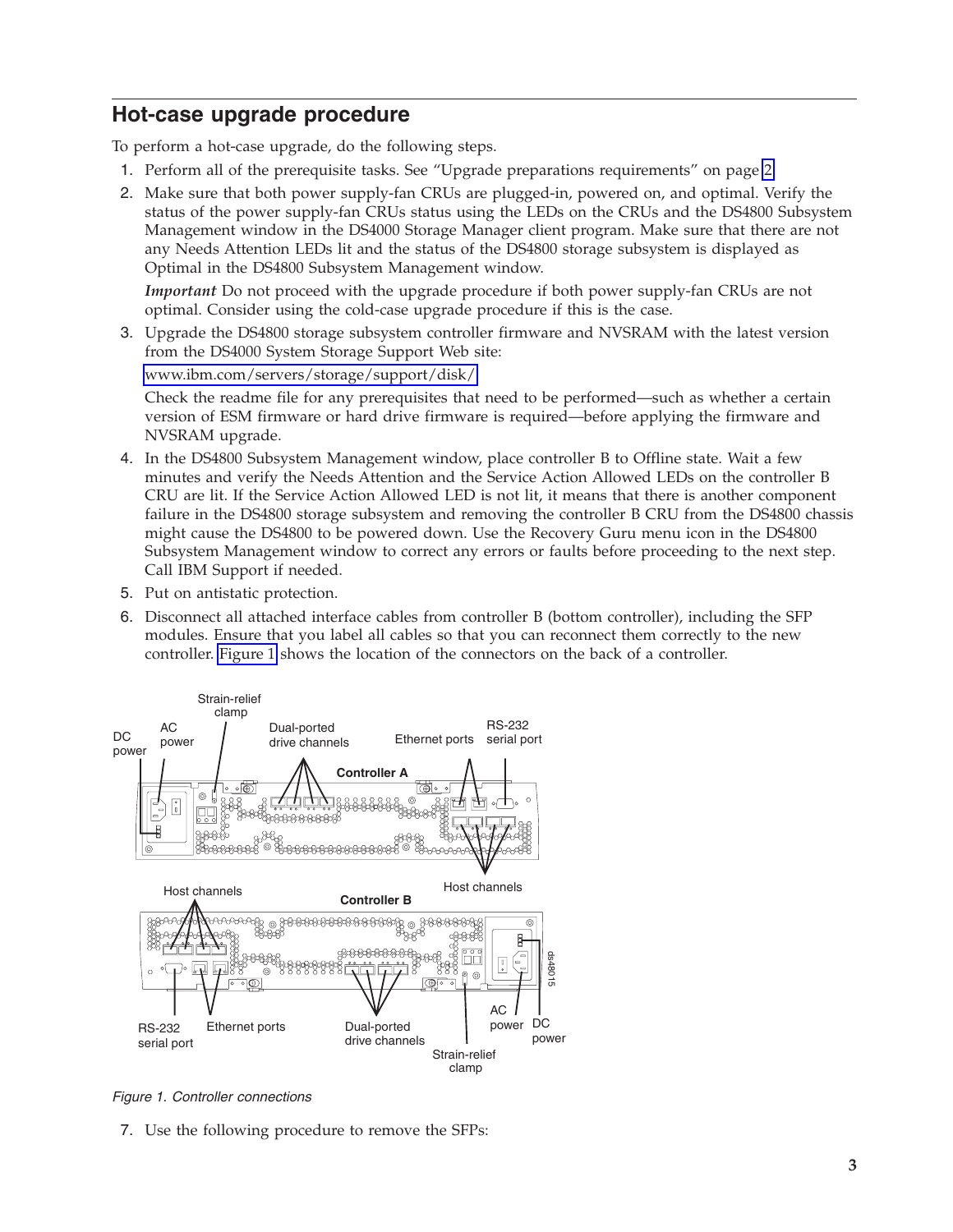#### **Statement 3:**



#### **CAUTION:**

**When laser products (such as CD-ROMs, DVD drives, fiber optic devices, or transmitters) are installed, note the following:**

- v **Do not remove the covers. Removing the covers of the laser product could result in exposure to hazardous laser radiation. There are no serviceable parts inside the device.**
- v **Use of controls or adjustments or performance of procedures other than those specified herein might result in hazardous radiation exposure.**



#### **DANGER**

**Some laser products contain an embedded Class 3A or Class 3B laser diode. Note the following.**

**Laser radiation when open. Do not stare into the beam, do not view directly with optical instruments, and avoid direct exposure to the beam.**

- a. Remove the LC-LC fibre channel cable from the SFP module.
- b. Unlock the SFP module latch:
	- v For SFP modules that contain plastic tabs, unlock the SFP module latch by pulling the plastic tab outward 10°, as shown in Figure 2.



*Figure 2. Unlocking the SFP module latch - plastic variety*

v For SFP modules that contain wire tabs, unlock the SFP module latch by pulling the wire latch outward 90°, as shown in [Figure](#page-4-0) 3 on page 5.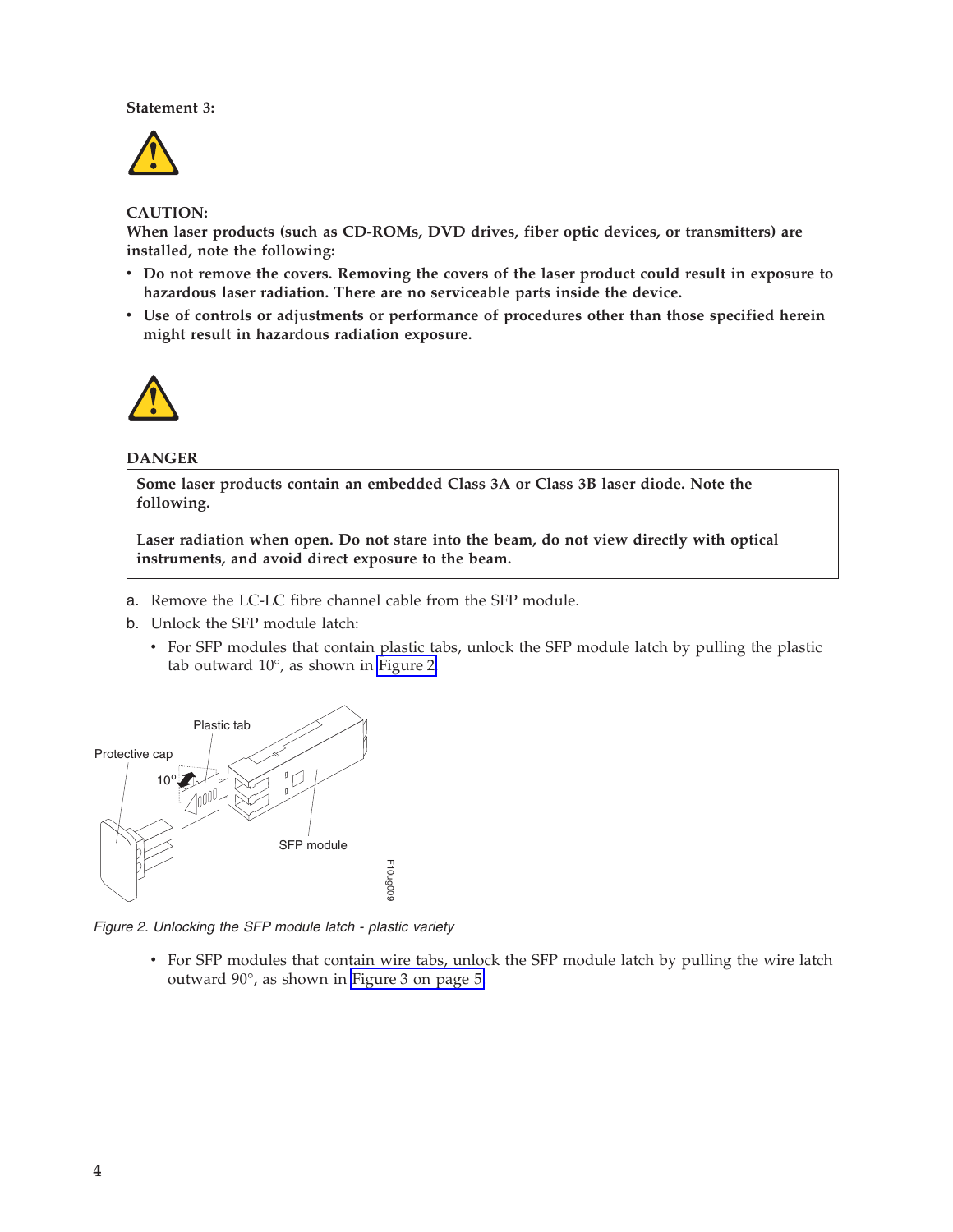<span id="page-4-0"></span>

*Figure 3. Unlocking the SFP module latch - wire variety*

- c. With the SFP latch in the unlocked position, extract the SFP module.
	- v For SFP modules that contain plastic tabs, slide the SFP module out of the port.
	- v For SFP modules that contain wire tabs, grasp the wire latch and pull the SFP module out of the port.
- d. Replace the protective cap on the SFP module.
- e. Place the SFP module into a static-protective package.
- f. Replace the protective cap on the port.
- 8. Remove the strain-relief nut and cable strain-relief clamp from the RAID controller.
- 9. Unplug the power cord from the electrical outlet and then disconnect the power cord from the AC power connector on controller B (bottom controller).
- 10. Release the controller levers and remove controller B (bottom controller) from the DS4800 chassis. Figure 4 shows the controller sliding from the storage subsystem chassis. Refer to "Releasing a component lever" in the *DS4800 Installation, User's, and Maintenance Guide* for more information on unlatching and removing the controller from the DS4800 chassis.



*Figure 4. Removing a controller from the DS4800*

- 11. Unpack the new controller. Save all packing materials in the event you need to return the replaced controller.
- 12. Using the provided label placement instructions and the controller label kit, apply the controller labels for host channels, drive channels, power inputs, and numeric display to the replacement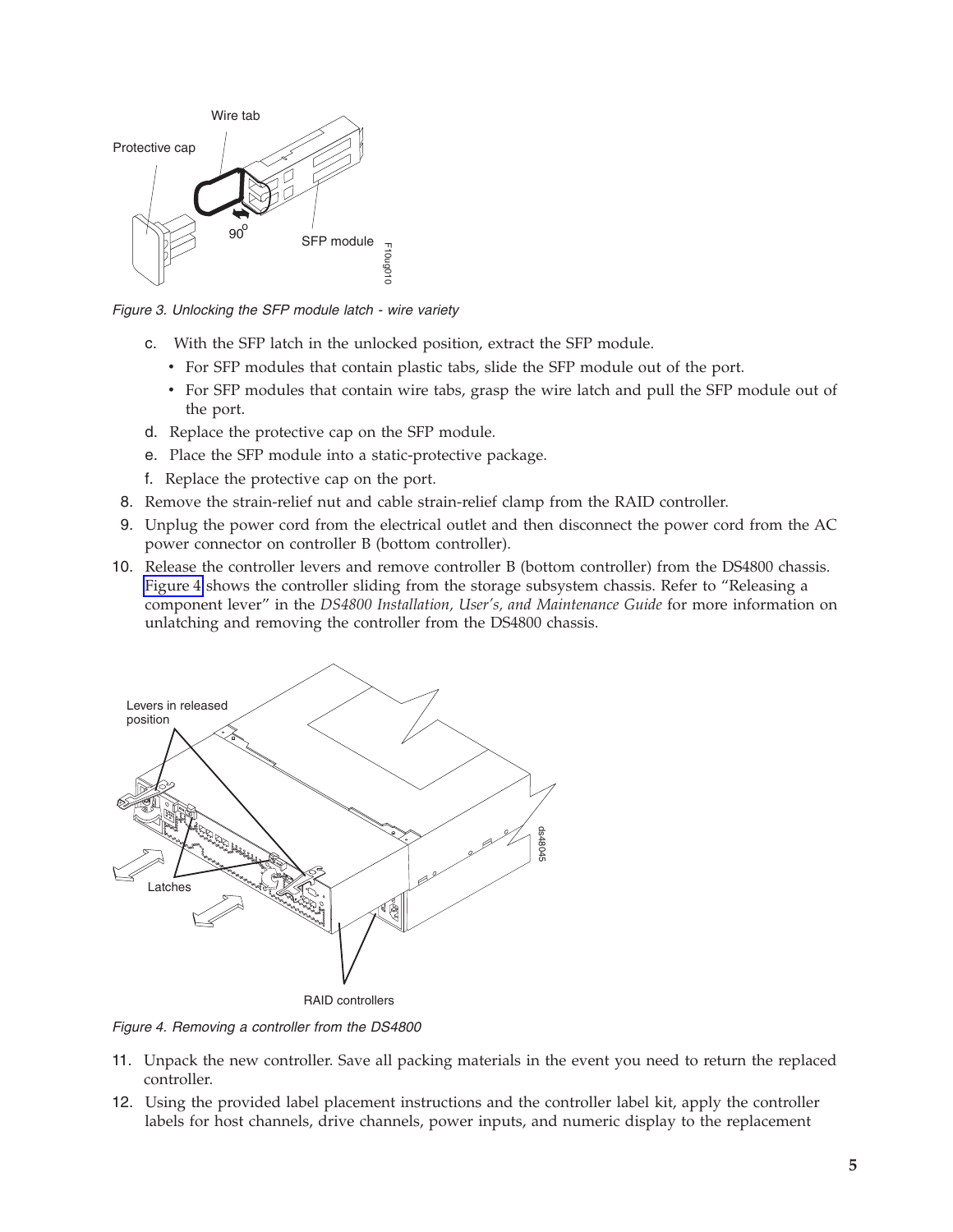controller. Make sure that you use the correct labels for the controller that you replaced. (Note that controller A is the top controller, controller B is the bottom controller). Ensure the labels are aligned properly and do not cover any ports or LEDs.

- 13. Install the new DS4800 controller in the storage subsystem.
	- a. Carefully position the controller at the back of the storage subsystem chassis. Ensure that the controller can slide into the storage subsystem chassis without obstruction.
	- b. With the left and right levers rotated out perpendicular to the face of the controller, slide the back of the controller into the appropriate slot.
	- c. Push on both sides of the controller so that it slides into the slot evenly. Stop inserting the controller when it is about 1 inch from being fully inserted into the slot. With the controller not fully inserted in the slot, attach all the SFPs and cables that you disconnected from the controller in step 6 on [page](#page-2-0) 3.
		- 1) Replace the SFPs into the appropriate ports. See "Installing SFP modules" in the *DS4800 Installation, User's, and Maintenance Guide*.
		- 2) Reconnect all cables, including all host and drive channel cables and secondary cables (such as Ethernet connections).
	- d. Holding both levers, slowly push the controller until the notches in both the left and right levers are aligned with the pins on the DS4800 enclosure so that the controller is pulled evenly into the DS4800 storage subsystem chassis, ensuring full electrical connection contact on all interface pins.

**Attention:** Verify that the controller does not snag any other DS4800 cables when you slide it into the controller bay.

- e. Press the controller fully into the slot, engaging the pins on the enclosure.
- f. Hold open both latches and push both left and right levers simultaneously to the closed position. Release the latches. When you release the latches, you should hear both latches snap over the levers, indicating that the component is locked in place.
- 14. Wrap the strain-relief clamp around the power cord approximately 20 cm (8 in.) from the controller connection end. Leave some slack between the clamp and the controller end of the power cord. Replace the strain-relief nut and tighten it securely to secure the clamp to the controller.
- 15. If you use out-of-band (direct) management and assign IP addresses to the DS4800 controllers using Dynamic Host Configuration Protocol (DHCP) based on the DS4800 controller MAC addresses, you must upgrade your DHCP server with the new MAC addresses for the replacement DS4800 controllers in the upgrade kit. You can find the MAC addresses on the controller near the Ethernet ports. Figure 5 shows the location of the MAC address labels.



MAC address label (Controller B)

*Figure 5. MAC address labels on DS4800 RAID controllers*

Make sure that the DHCP record changes are in effect.

16. Connect the power cord to the bottom controller AC power connector. Plug the power cord into a properly grounded electrical outlet. Flip the power switch to the on position if required.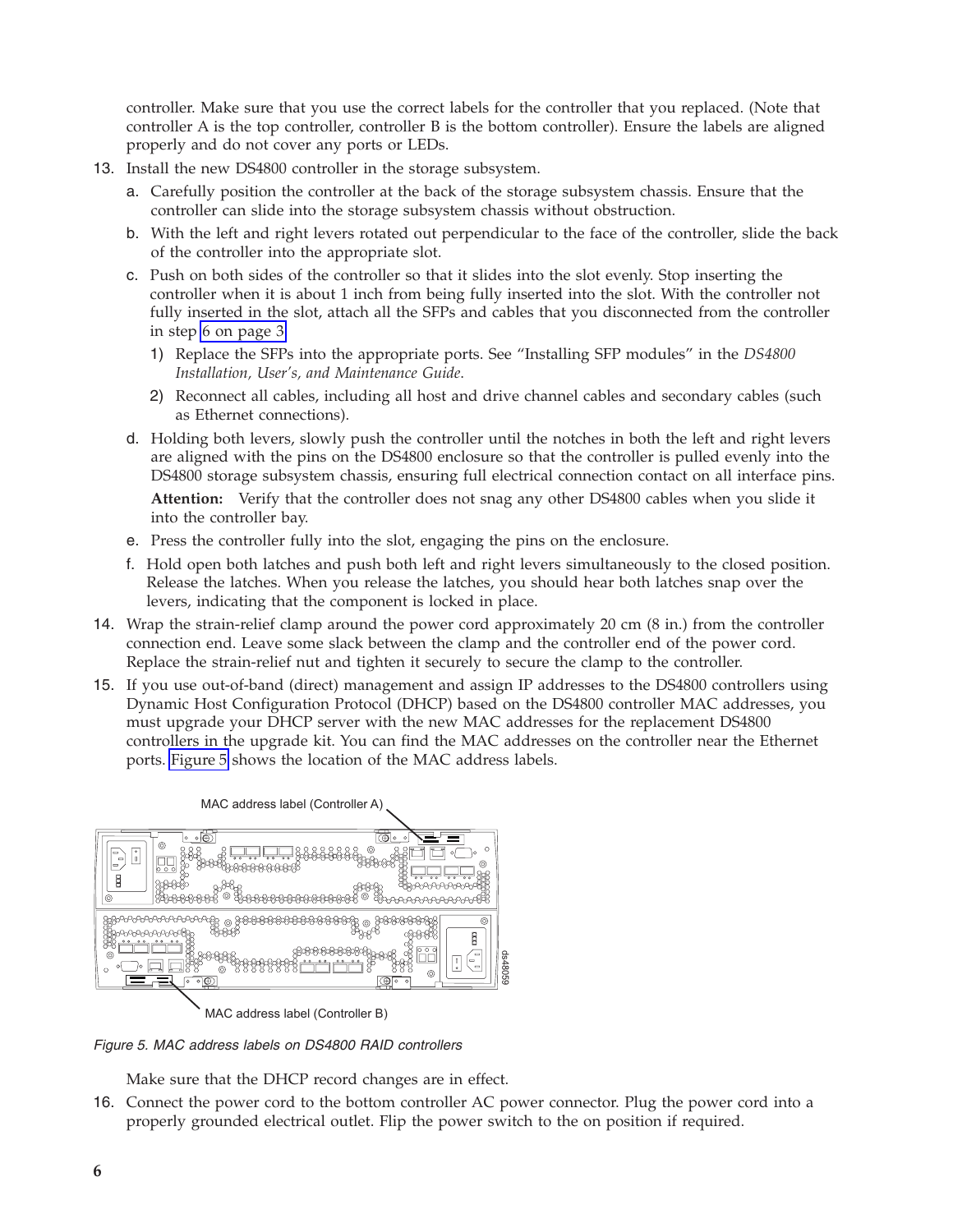- <span id="page-6-0"></span>17. The newly inserted controller will be in offline state with the controller Needs Attention and Service Action Allowed LEDs lit. Refer to the DS4000 Storage Manager client program online help for instructions on bringing the controller online. For example, in the DS4000 Storage Manager client Subsystem Management Window, select the offline controller and click **Advanced > Recovery > Place controller online**.
- 18. Wait up to 10 minutes for the DS4800 controller to be online and the DS4000 Storage Manager client software to recognize the new controller. (The amount of time it takes depends on the number of drives in the configuration, the I/O loads to the DS4800 subsystem, and whether the new controller's firmware and NVSRAM are automatically synchronized with old controller's firmware and NVSRAM.)
- 19. Verify the state of the LEDs on the newly inserted controller. See ″RAID controller LEDs″ in the *DS4800 Installation, User's, and Maintenance Guide*. Also verify the LEDs status of the power supply-fans CRUs. There should be no Needs Attention LEDs lit. The Batteries Charging LEDs will be flashing. Make sure that the Needs Attention and Service Action Allowed LEDs on the controller are not lit, and the new controller numeric display LEDs display the same numeric value (DS4800 enclosure ID) as the existing (old) controller numeric display LEDs. This value is normally set to 85 unless it has been changed.
- 20. Use the DS4000 Storage Manager client Subsystem Management Window to check the status of all components in the storage subsystem.
	- v If the new controller is online and the DS4000 Storage Manager client Subsystem Management Window indicates normal operation, go to step 23.

**Important:** Do not go to step 23 if the new controller is not online.

- v If the new controllers are online and the DS4000 Storage Manager client Subsystem Management Window indicates a problem status, go to "Troubleshooting the storage subsystem" in the *DS4800 Installation, User's, and Maintenance Guide*.
- v If the new controller is offline, go to step 17. If the problem persists, call IBM Support for assistance.
- 21. If the fibre channel (FC) switch zoning is configured with the DS4800 controller WWNN, make modifications to FC switch zone tables to reflect the WWNN of the new controller before they can be seen by the fibre channel host bus adapters (HBAs) in the host servers. Ensure that the new FC switch zone tables are activated before proceeding to step 22.
- 22. Use the DS4000 Storage Manager client Subsystem Management Window to perform Logical Drives Redistributing. If the logical drives do not redistribute between the controllers, do not proceed with controller A replacement. Determine why the logical drives did not redistribute. For example, this might include verifying that controller B is online and optimal, verifying fibre channel cabling between the host servers and controller B are connected, and verifying fibre channel switch zoning is updated. Contact IBM Support if necessary.
- 23. Wait approximately 5 minutes after the successful completion of the logical drives redistributing and repeat steps 4 on [page](#page-2-0) 3 through 22 to upgrade controller A (top controller). **Important:** Do not perform this step if controller B is not in optimal state and step 22 was not completed successfully. Otherwise, loss of data access might occur.
- 24. Remove the antistatic protection.
- 25. Use the DS4000 Storage Manager client software to print a new storage subsystem profile.

### **Cold-case upgrade procedure**

To perform a cold-case upgrade, do the following steps.

- 1. Perform all of the prerequisite tasks. See "Upgrade preparations requirements" on page [2.](#page-1-0)
- 2. Schedule downtime for the upgrade.
- 3. Power down the DS4800 configurations using the instructions in the "Turning off the storage subsystem" section in the *DS4800 Installation, User's, and Maintenance Guide.*
- 4. Put on antistatic protection.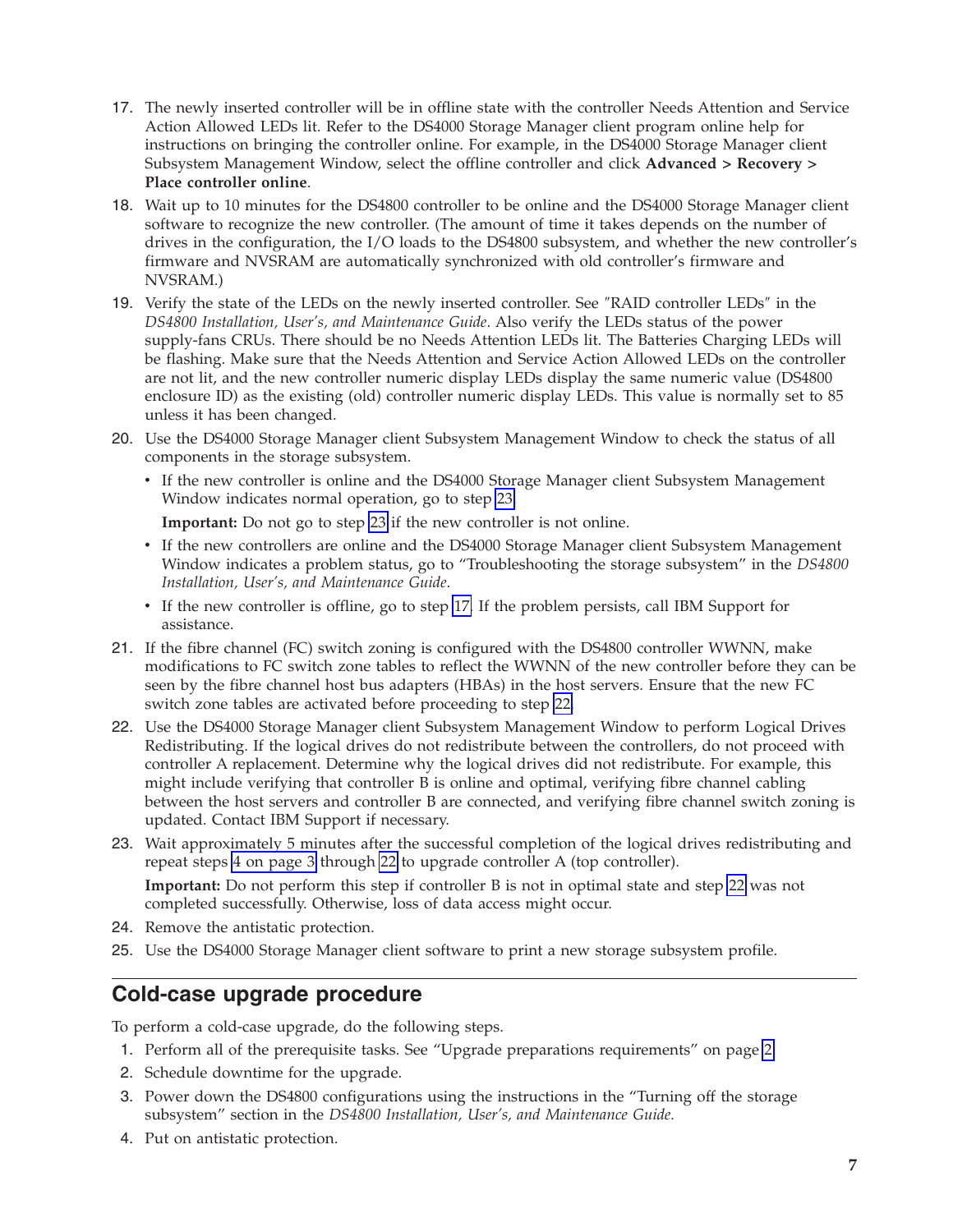<span id="page-7-0"></span>5. Disconnect all attached interface cables from controller A (top controller), including the SFP modules. Ensure that you label all cables so that you can reconnect them correctly to the new controller. Figure 6 shows the location of the connectors on the back of a controller.



*Figure 6. Controller connections*

6. Use the following procedure to remove the SFPs: **Statement 3:**



#### **CAUTION:**

**When laser products (such as CD-ROMs, DVD drives, fiber optic devices, or transmitters) are installed, note the following:**

- v **Do not remove the covers. Removing the covers of the laser product could result in exposure to hazardous laser radiation. There are no serviceable parts inside the device.**
- v **Use of controls or adjustments or performance of procedures other than those specified herein might result in hazardous radiation exposure.**



#### **DANGER**

**Some laser products contain an embedded Class 3A or Class 3B laser diode. Note the following.**

**Laser radiation when open. Do not stare into the beam, do not view directly with optical instruments, and avoid direct exposure to the beam.**

a. Remove the LC-LC fibre channel cable from the SFP module.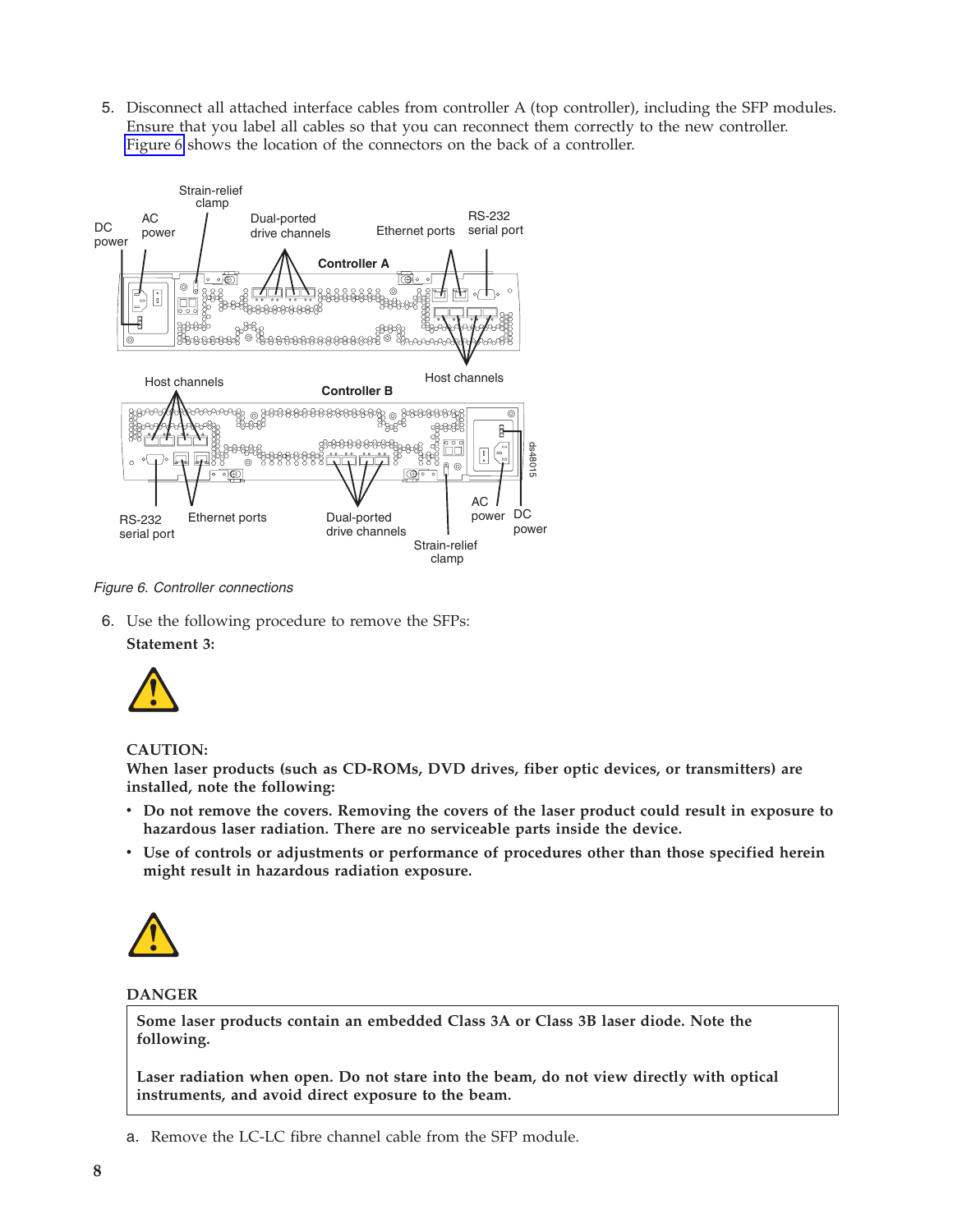- b. Unlock the SFP module latch:
	- v For SFP modules that contain plastic tabs, unlock the SFP module latch by pulling the plastic tab outward 10°, as shown in Figure 7.



*Figure 7. Unlocking the SFP module latch - plastic variety*

• For SFP modules that contain wire tabs, unlock the SFP module latch by pulling the wire latch outward 90°, as shown in Figure 8.



*Figure 8. Unlocking the SFP module latch - wire variety*

- c. With the SFP latch in the unlocked position, extract the SFP module.
	- v For SFP modules that contain plastic tabs, slide the SFP module out of the port.
	- v For SFP modules that contain wire tabs, grasp the wire latch and pull the SFP module out of the port.
- d. Replace the protective cap on the SFP module.
- e. Place the SFP module into a static-protective package.
- f. Replace the protective cap on the port.
- 7. Remove the strain-relief nut and cable strain-relief clamp from the RAID controller.
- 8. Unplug the power cord from the electrical outlet and then disconnect the power cord from the AC power connector on the top controller.
- 9. Release the controller levers and remove the top controller (controller A) from the DS4800 chassis. [Figure](#page-9-0) 9 on page 10 shows the controller sliding from the storage subsystem chassis. Refer to "Releasing a component lever" section in the *DS4800 Installation, User's, and Maintenance Guide* for more information on unlatching and removing the controller from the DS4800 chassis.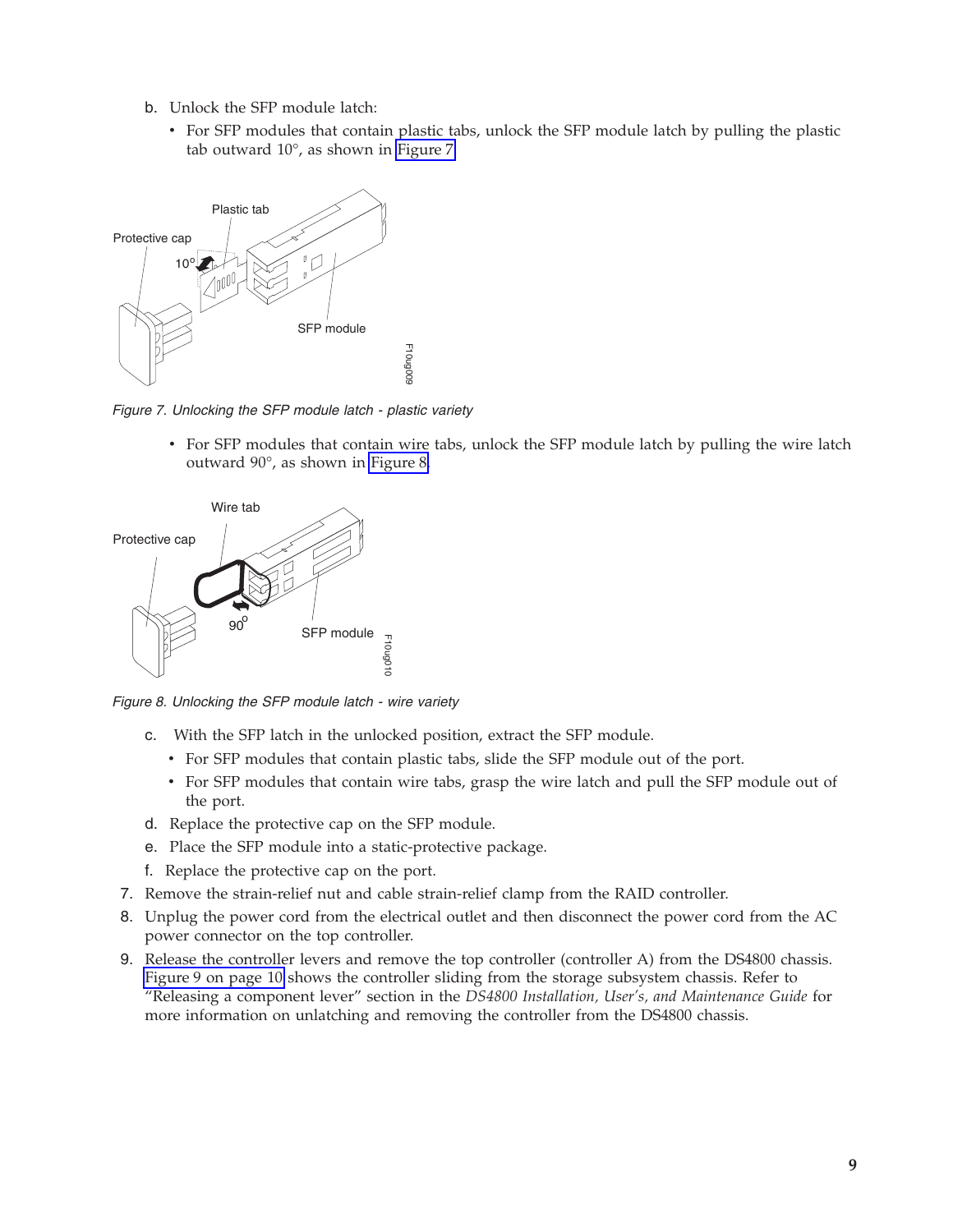<span id="page-9-0"></span>

*Figure 9. Removing a controller from the DS4800*

- 10. Unpack the new controller. Save all packing materials in the event you need to return the replaced controller.
- 11. Using the provided label placement instructions and the controller label kit, apply the controller labels for host channels, drive channels, power inputs, and numeric display to the replacement controller. Make sure that you use the correct labels for the controller that you replaced. (Note that controller A is the top controller and controller B is the bottom controller). Ensure the labels are aligned properly and do not cover any ports or LEDs.
- 12. Install the new DS4800 controller in the chassis.
	- a. Carefully position the controller at the back of the storage subsystem chassis. Ensure that the controller can slide into the storage subsystem chassis without obstruction.
	- b. With the left and right levers rotated out perpendicular to the face of the controller, slide the back of the controller into the appropriate slot.
	- c. Push on both sides of the controller so that it slides into the slot evenly. Stop inserting the controller when it is about 1 inch from being fully inserted into the slot. With the controller not fully inserted in the slot, attach all the SFPs and cables that you disconnected from the failed controller in step 5 on [page](#page-7-0) 8.
		- 1) Replace the SFPs into the appropriate ports. See "Installing SFP modules" in the *DS4800 Installation, User's, and Maintenance Guide*.
		- 2) Reconnect all cables, including all host and drive channel cables and secondary cables (such as Ethernet connections).
	- d. Holding both levers, slowly push the controller until the notches in both the left and right levers are aligned with the pins on the DS4800 enclosure so that the controller is pulled evenly into the DS4800 storage subsystem chassis, ensuring full electrical connection contact on all interface pins. **Attention:** Verify that the controller does not snag any other DS4800 cables when you slide it into the controller bay.
	- e. Press the controller fully into the slot, engaging the pins on the enclosure.
	- f. Hold open both latches and push both left and right levers simultaneously to the closed position. Release the latches. When you release the latches, you should hear both latches snap over the levers, indicating that the component is locked in place.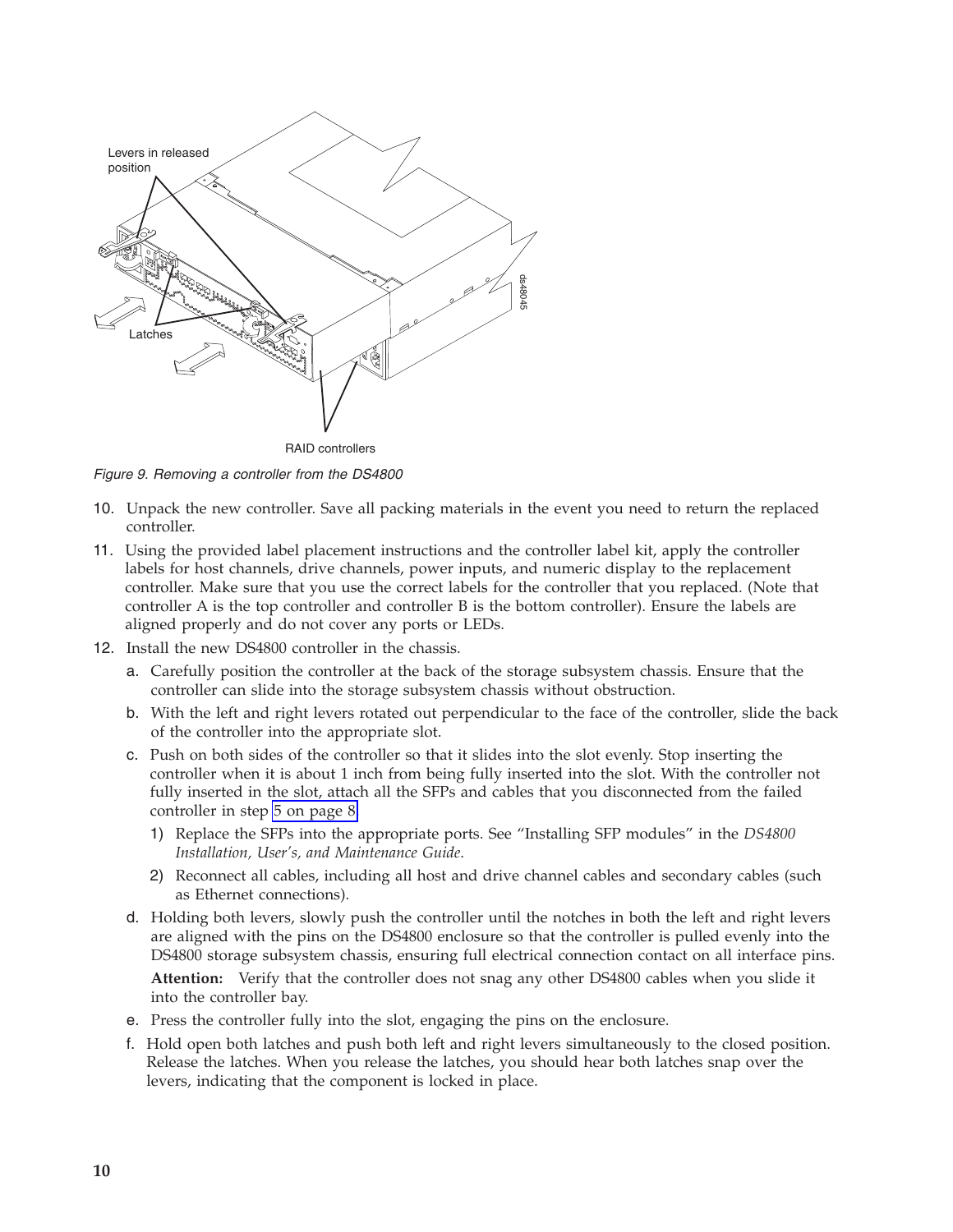- <span id="page-10-0"></span>13. Wrap the strain-relief clamp around the power cord approximately 20 cm (8 in.) from the controller connection end. Leave some slack between the clamp and the controller end of the power cord. Replace the strain-relief nut and tighten it securely to secure the clamp to the controller.
- 14. Connect the power cord to controller A (top controller) AC power connector. Plug the power cord into a properly grounded electrical outlet. Do not turn the power switch to the on position yet.
- 15. Repeat steps 4 on [page](#page-6-0) 7 through 14 for the upgrading the bottom controller (controller B).
- 16. If you use out-of-band (direct) management and assign IP addresses to the DS4800 controllers using Dynamic Host Configuration Protocol (DHCP) based on the DS4800 controller MAC addresses, you must upgrade your DHCP server with the new MAC addresses for the replacement DS4800 controllers in the upgrade kit. You can find the MAC addresses on the controller near the Ethernet ports. Figure 10 shows the location of the MAC address labels.



MAC address label (Controller B)

*Figure 10. MAC address labels on DS4800 RAID controllers*

Make sure that the DHCP record changes are in effect.

17. Follow the instructions in "Turning on the storage subsystem" in the *DS4800 Installation, User's, and Maintenance Guide* to apply power to the DS4800 storage subsystem configuration.

**Important:** Do not power on the DS4800 storage subsystem until all of the drive expansion enclosures are properly reconnected to the DS4800 controller drive ports, powered on, and do not have any controller Needs Attention LEDs lit or the port bypass LEDs of the controller ports that are part of the drive expansion enclosures connections are not lit.

- 18. Remove the antistatic protection.
- 19. Wait up to 10 minutes for the DS4000 Storage Manager client software to recognize the new controller, depending on the number of drives and enclosures in the configuration and the work load in the management network. Complete any remaining Recovery Guru procedures for controller replacement, if needed.
- 20. Check the LEDs on the new controllers to verify that the controllers are fully operational. See ″RAID controller LEDs″ in the *DS4800 Installation, User's, and Maintenance Guide*.
- 21. Use the DS4000 Storage Manager client Subsystem Management Window to check the status of all components in the storage subsystem.
	- v If the new controller is online and the DS4000 Storage Manager client Subsystem Management Window indicates normal operation, use the DS4000 Storage Manager client software to print a new storage subsystem profile. Go to step 23 on [page](#page-11-0) 12.
	- v If the new controllers are online and the DS4000 Storage Manager client Subsystem Management Window indicates a problem status, go to "Troubleshooting the storage subsystem" in the *DS4800 Installation, User's, and Maintenance Guide*. After resolved, go to step 23 on [page](#page-11-0) 12.
	- If the new controller is offline, go to step 22.
- 22. If any of the newly inserted controllers is in an offline state, see the DS4000 Storage Manager client program online help for instructions on bringing the controller online. If necessary, open the DS4000 Storage Manager Subsystem Management window and place the controller online; select the offline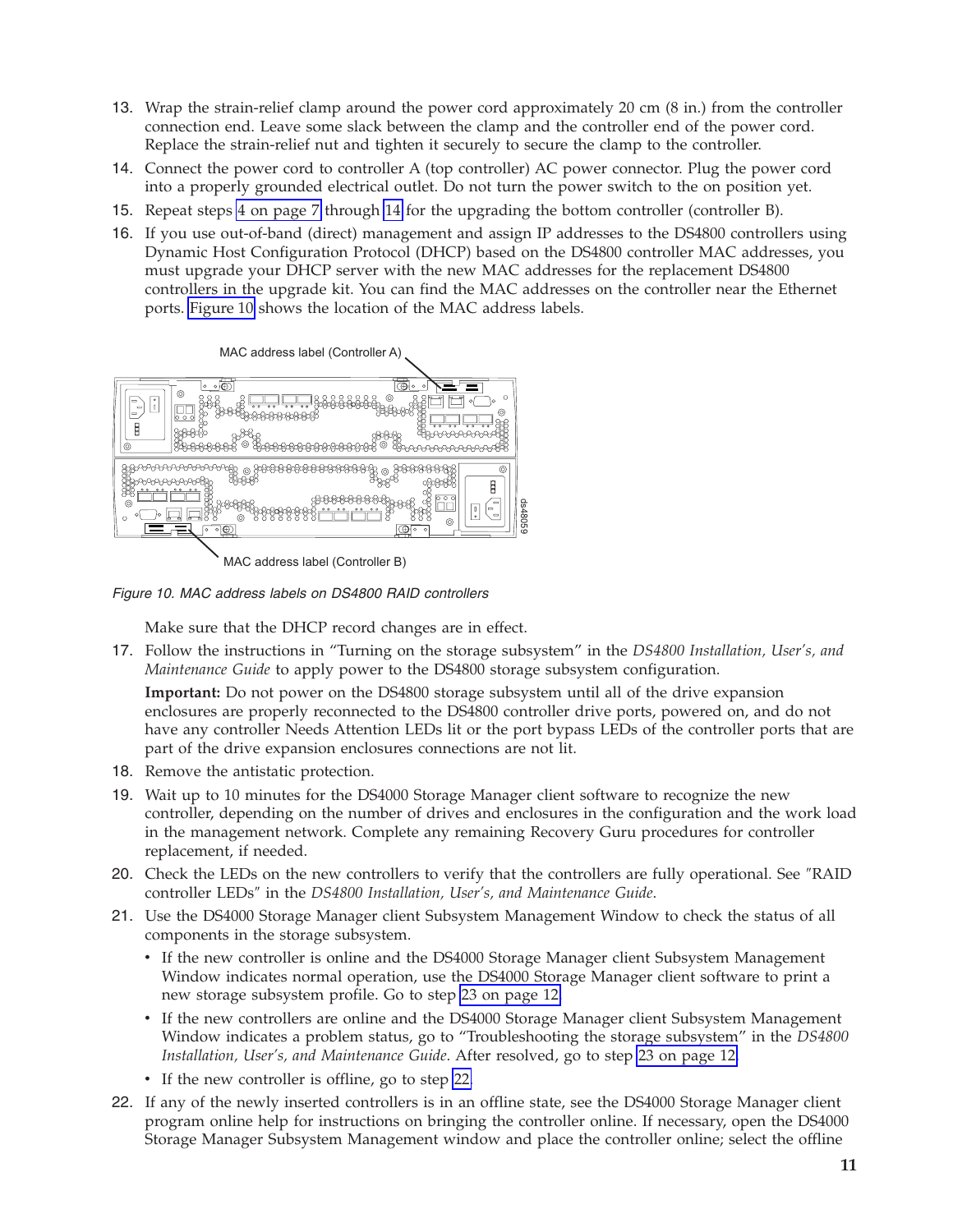<span id="page-11-0"></span>controller and click **Advanced > Recovery > Place controller online**. Perform steps 18 on [page](#page-10-0) 11 and 19 on [page](#page-10-0) 11 to verify the status of the replaced controller. If the controller can not be placed Online, call IBM Support for assistance.

- 23. If necessary, use the saved premium feature keys to reactivate all of your premium features. The status of the premium features might be shown as Out-of-Compliance until they are reactivated.
- 24. Upgrade the DS4800 storage subsystem controller firmware and NVSRAM with the latest version from the DS4000 System Storage Support Web site:

[www.ibm.com/servers/storage/support/disk/](http://www.ibm.com/servers/storage/support/disk/)

Check the readme file for any prerequisites that need to be performed—such as whether a certain version of ESM firmware or hard drive firmware is required—before applying the firmware and NVSRAM upgrade.

- 25. Use the DS4000 Storage Manager client software to print a new storage subsystem profile.
- 26. If the fibre channel switch zoning is configured with the DS4800 controller WWNNs, make modifications to switch zoning tables to reflect the WWNNs of the new controllers before they can be seen by the fibre channel host bus adapters (HBAs) in the host servers.